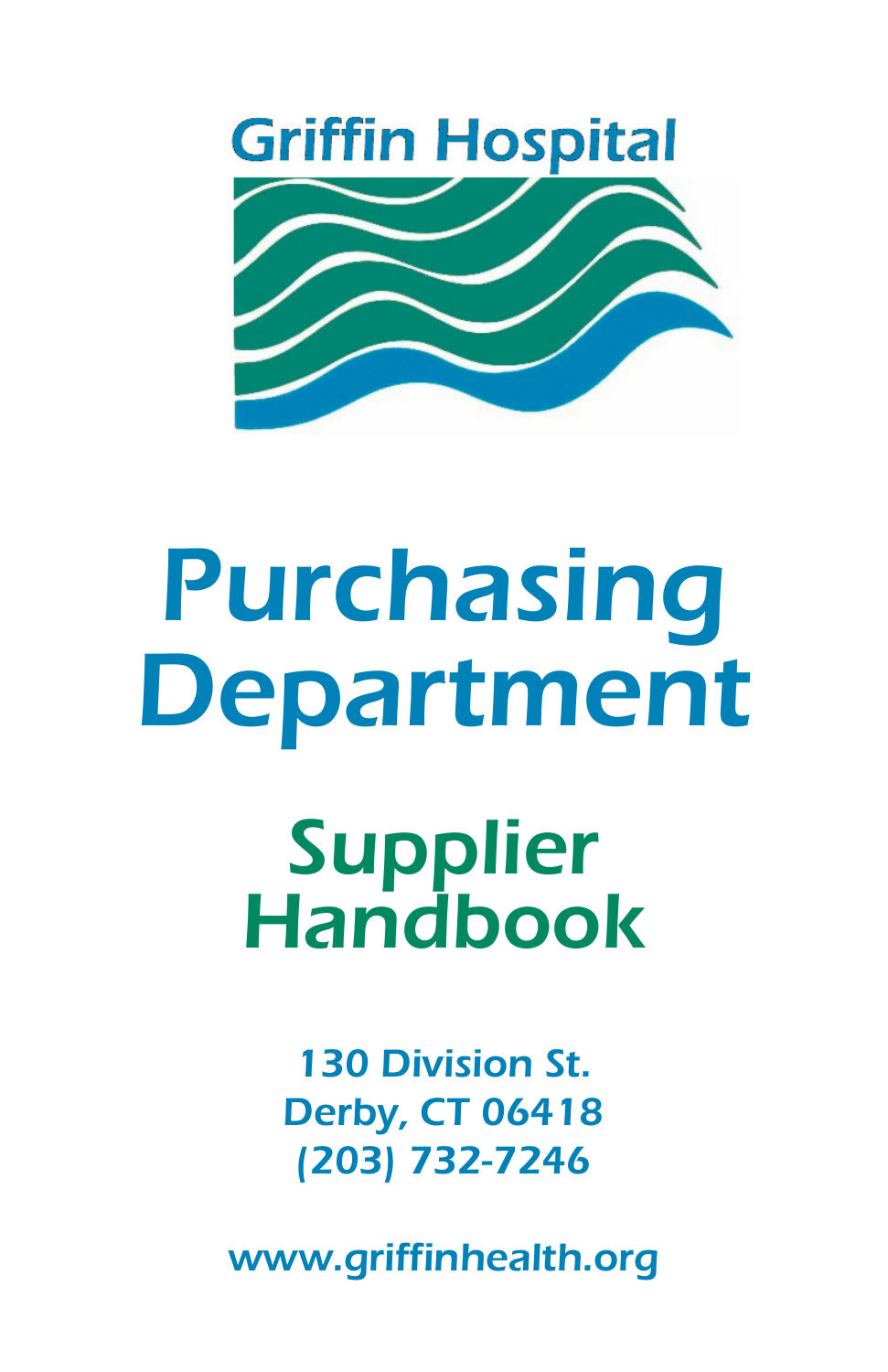## Welcome

Welcome to Griffin Hospital. This booklet outlines general information about our policies and procedures that will prove helpful to you and your company in your business relationship with Griffin Hospital. It is the main objective of the Purchasing Department to provide continuous supplies and services to the Hospital in order to run an efficient organization.

## Purchasing Department Mission Statement

The Purchasing Department is responsible for the development, maintenance and coordination of all supply purchases for the hospital. Its objective is to provide continuous supplies by purchasing the right item at the right place, at the right time, for the right price.

# Purchasing Authorization

The Purchasing Department is authorized (except as identified in the last paragraph below) to commit hospital funds for the purchase of supplies, equipment, and services required for operations and patient care. Any extension of this authority will be granted by the issuance of an appropriately completed purchase order.

Orders for goods and/or services will not be considered binding upon Griffin Hospital, nor will invoices be paid, without specific authorization in the form of a duly executed Purchase Order.

All negotiations leading to the purchase of supplies, equipment and/or services shall be conducted by, or in conjunction with, the Purchasing Department.

At the present time, the Pharmacy, Dietary, and Maintenance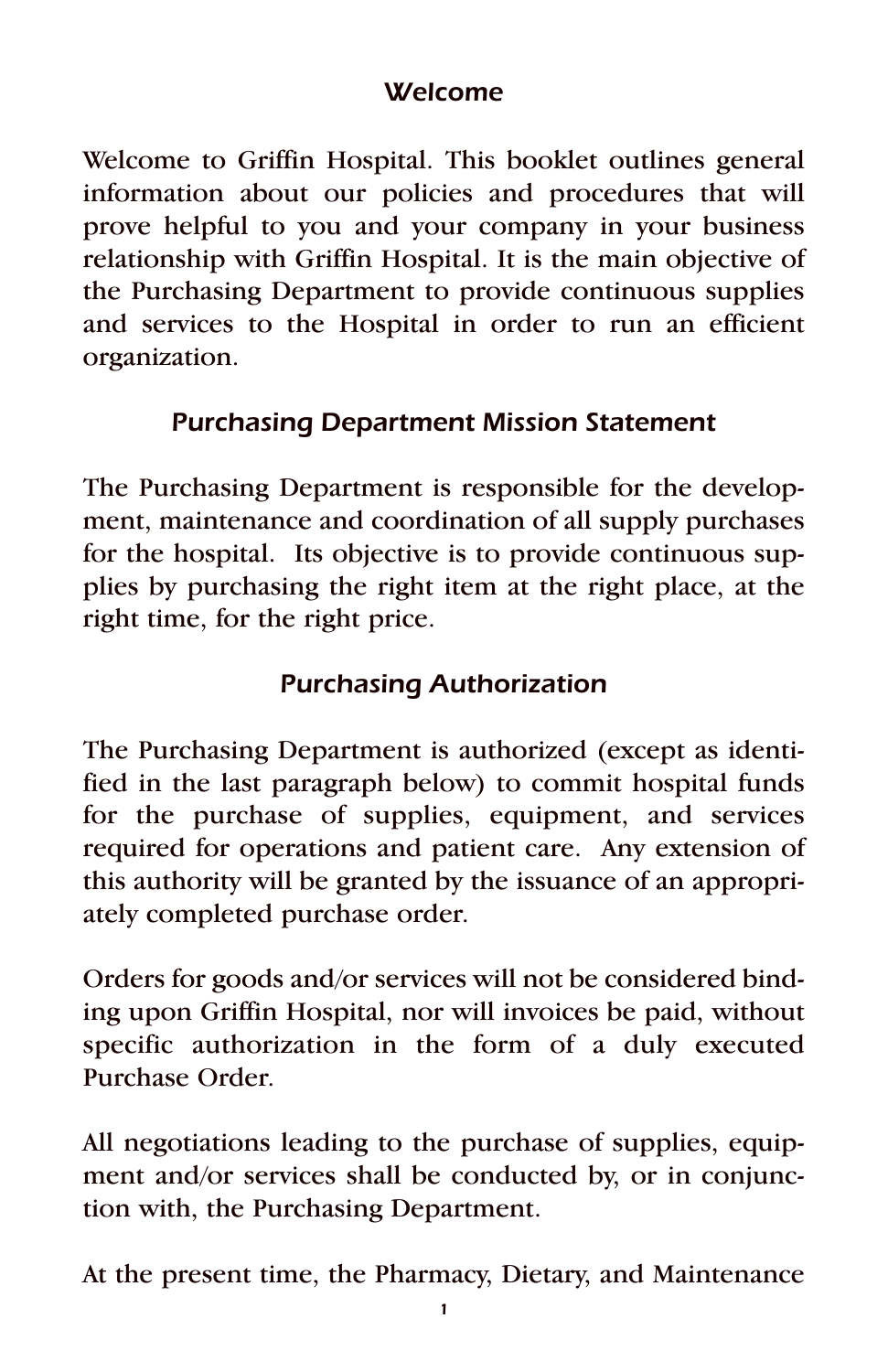Departments are authorized to purchase pharmaceutical, food, and construction supplies respectively under terms jointly agreed after consultation with the Purchasing Department. All other supplies and/or equipment required for the operation of these departments shall be purchased in accordance with hospital purchasing policies and procedures.

#### Introduction or Review of Products

It is the policy of Griffin Hospital that any product or equipment that is proposed for patient care use within the hospital to first undergo approval and/or evaluation by the Value Assessment Committee, unless they are reviewed by the Pharmaceutical & Therapeutics Committee.

This formalized system is for the introduction or review of product/equipment, both new and existing. This is to ensure that purchased products are cost-effective, maintain or improve the quality of patient care, standardize products, eliminate duplication or equivalents, and reduce/refine inventory levels and processes. Committee recommendations for evaluation of an item will be designated for a period of 30, 60, or 90 days. The Purchasing Department will help in obtaining sufficient quantities for the trial period.

## Samples to Departments/Demonstration of Equipment

The Purchasing Department must approve and provide documentation (a purchase order) for any samples or trial equipment prior to delivery to the hospital. Griffin Hospital cannot accept any responsibility for equipment or supplies left without prior approval and proper documentation. Such merchandise may be considered a donation and no further obligation for it will be assumed by the hospital.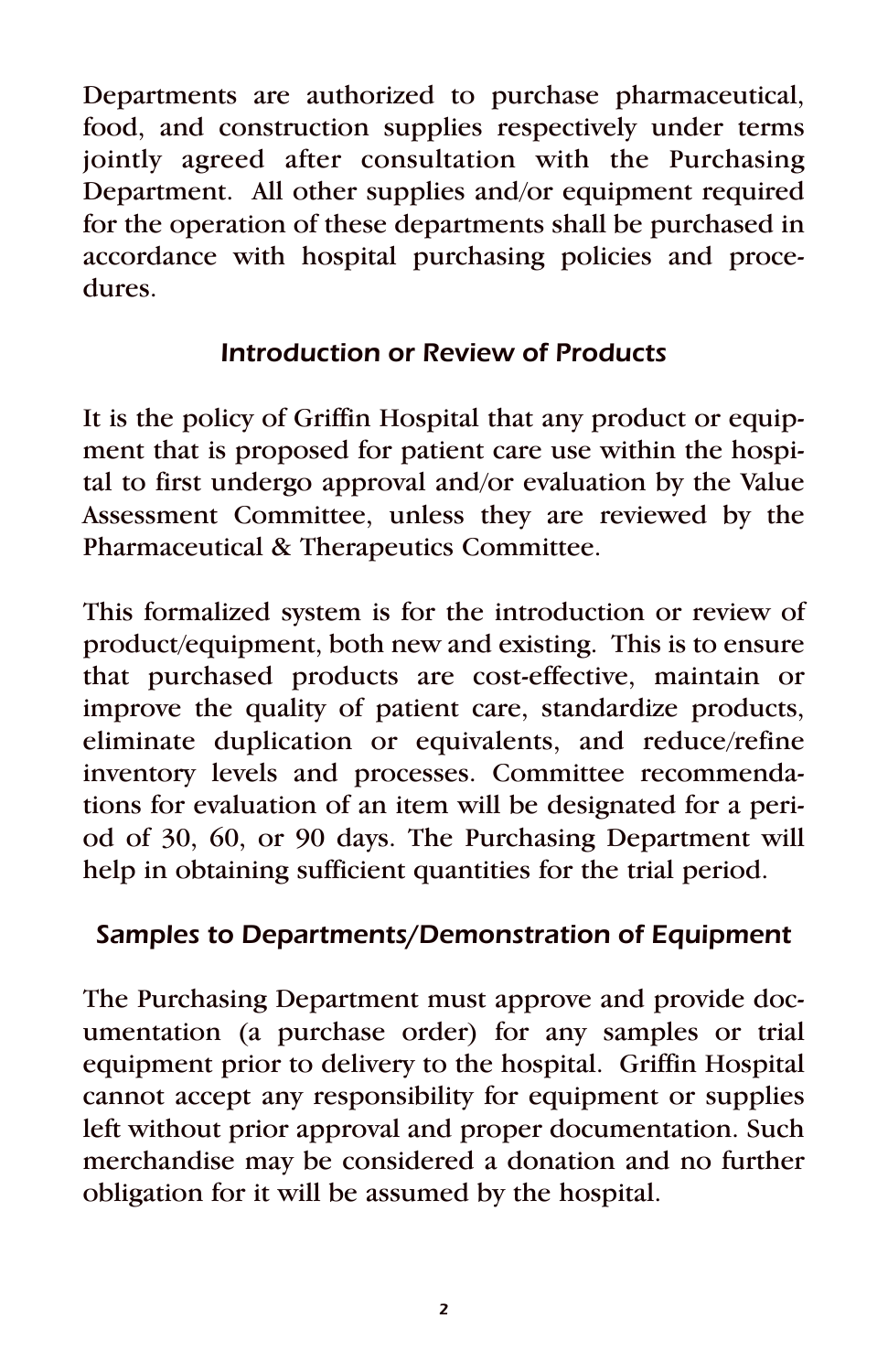### Equipment Requirements

All equipment must meet OSHA requirements and all other Federal and State regulations. All equipment must pass Griffin Hospital's inspection for safety performance and compliance with manufacturer's specifications, prior to acceptance for clinical use. The manufacturer must provide the hospital with two complete users/maintenance manuals which include instructions for use, warning of potential safety hazards, parts lists, schematics, service and maintenance requirements, and standards where applicable.

## Supplier Access to Departments

Any supplier wishing to do business with Griffin Hospital must comply with all Purchasing policies and procedures and *must sign in* at the Purchasing Office. Access to departments is by appointment only. Door-to-door solicitation and random calls are not permitted by Griffin Hospital. Suppliers are required to comply with all rules and regulations set forth by Griffin Hospital while on the premises and to comply with posted access restrictions. Any violations of the policies can jeopardize current and future business relationships with the Hospital.

## Group Purchasing

Griffin Hospital recognizes the impact of Group Purchasing programs in the areas of cost containment and product standardization and supports participation in programs (such as those currently offered by Amerinet, CHIS, and others) when they are in the best interests of the Hospital.

### Tax-Exempt Status

Griffin Hospital is a tax-exempt organization and thus is not required to pay sales tax on materials, supplies, equipment,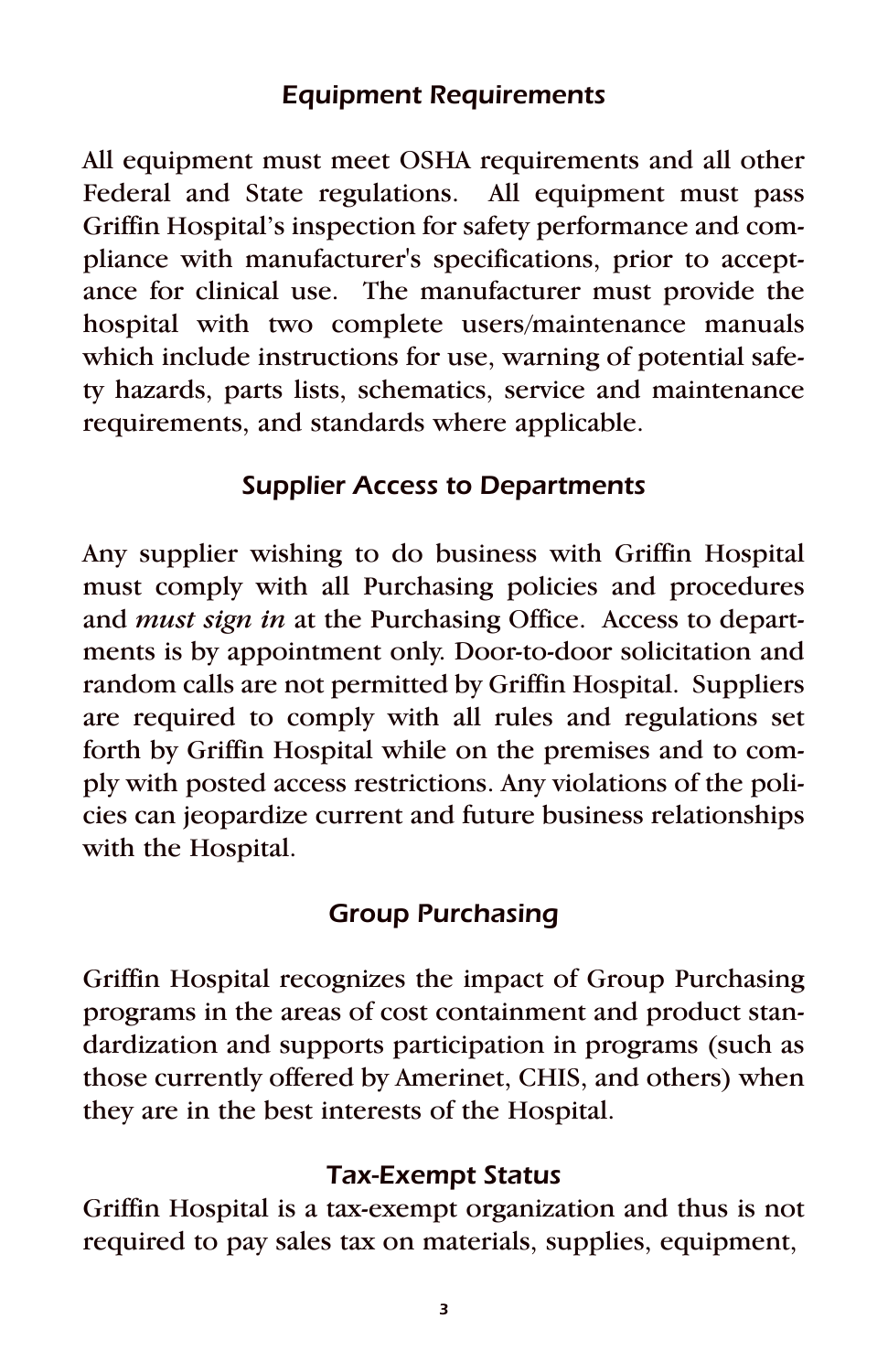or services purchased for official use by or at Griffin Hospital. Griffin Hospital's tax exempt number is 1E00652.

# HIPAA Business Associate Agreement

The Hospital is required to identify all businesses that either have or might have access to patients' protected health information and have in place a completed Business Associate Agreement for each. Examples of business associates include those reviewing charts, record storage, temporary labor, equipment repair, or audits. These agreements require businesses that have access to confidential patient information be responsible for protecting that information to the same extent as does the hospital. The purpose of the Business Associate Agreement is to comply with the requirements of the Health Insurance Portability and Accountability Act of 1996 (HIPAA). A signed business agreement must be on file before any purchase orders will be issued.

# Shipping & Delivery Information

All deliveries to Griffin Hospital are F.O.B. Destination. By definition, this means that the title (ownership), and accordingly risks of loss or damage, pass to the Buyer (Griffin Hospital) upon receipt at the designated delivery points, and/or point of service area as determined by a Hospital department.

All shipments must include the hospital purchase order number on all packing lists and shipping labels. Shipments that are inadequately labeled will be refused. All shipments that require special handling must be coordinated with the appropriate department in advance. Shipments are accepted between the hours of 7:00 a.m. and 3:30 p.m., Monday through Friday (except Griffin Hospital holidays).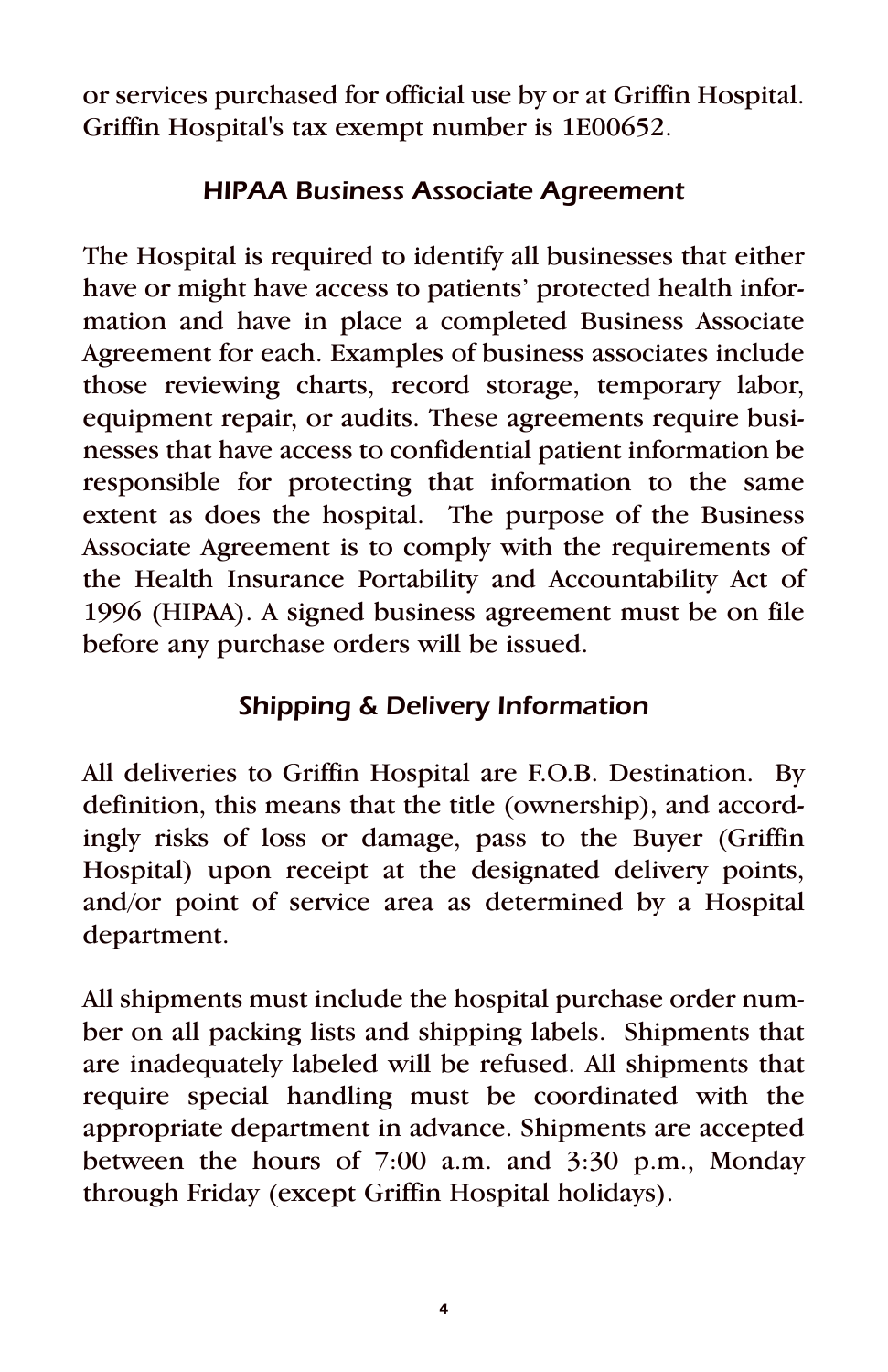## Invoicing

Address all invoices to: Griffin Hospital-Accounts Payable, 130 Division Street, Derby, CT 06418. All invoices must include the hospital's purchase order number.

The central Accounts Payable phone number is (203) 732- 7493. The facsimile number is (203) 732-7389. The office hours are Monday through Friday, 8:00 a.m. - 4:30 p.m. (except for Griffin Hospital holidays).

# How Can You Help Us Do a Better Job?

• If there are any changes in your company - new address, fax number, phone number, owner, sales representative, etc., please submit this information to the Purchasing Department as soon as possible.

• Refrain from offering gifts or gratuities. All employees of Griffin Hospital are committed to performing their duties pursuant to its Code of Corporate Conduct that expresses the hospital's standards for the way we do business. The complete Code of Corporate Conduct may be accessed on the internet at http://www.griffinhealth.org/about/compliance.html

• Tell us if our specifications for a product can be improved, to provide a better performance, a longer-life product, and/or a lower cost.

• Keep us supplied with the latest catalogs and current prices.

• Keep us informed of your back order situations, plant closures, impending shortages or strikes.

• Apprise us of new technological advances.